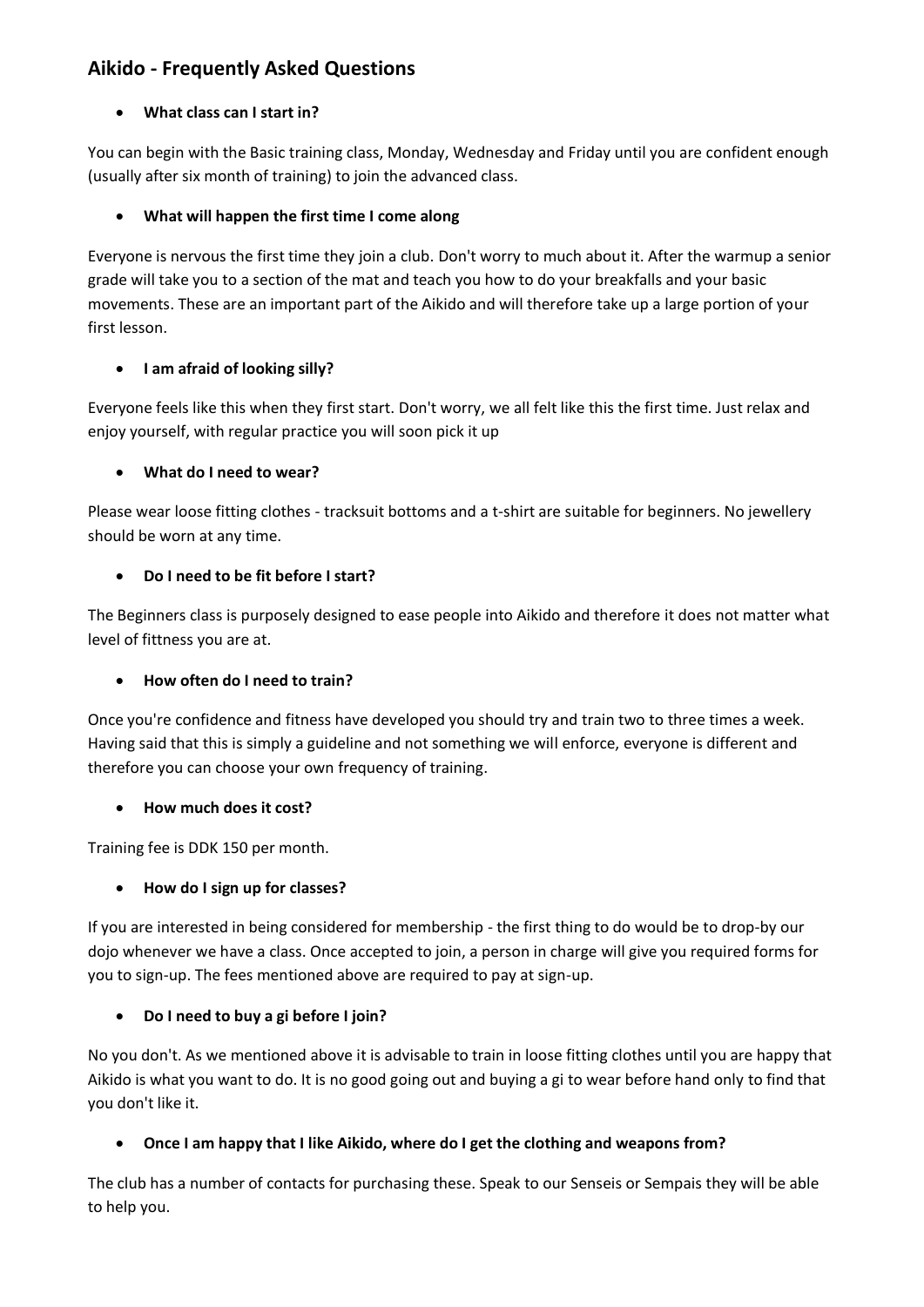#### **I am worried about being the only beginner?**

This is usually not the case as we have a number of beginners, however if you do happen to be the only one, you will be pleased to know that we are a friendly relaxed club who enjoy passing on our knowledge and enthusiasm to anyone who is willing to learn.

#### **Is Aikido dangerous?**

Aikido is a martial art, and like all the fighting arts, there is a risk of injury. However, the injury rate in Aikido is low compared to other disciplines, and the philosophy and style of practice reduces this risk even further. We take great pride in the care shown to new students, and want everyone to enjoy their training with the minimum of risk.

### **Is aikido realistic for self-defense?**

Yes, aikido is a very effective form of self-defense, however being defensive does not mean being passive, aikido techniques require an active attack. It can take considerable time and effort to gain street effectiveness in aikido or any other martial art.

### **There is a lot of bowing, is this a martial art or a religion?**

This is a Japanese martial art and is taught in a traditional manner, bowing is part of the proper etiquette. The rituals are a way of expressing respect towards aikido, your partners, your teacher and yourself. There is no religion involved, just as a cast bowing to an audience at the end of a performance has no religious connotations.

#### **Aikido looks choreographed, why doesn't the attacker fight more?**

As aikido students progress and both nage, the thrower and uke, the one being thrown, learn to protect themselves. With experience, the attacks become faster and the resistance greater, creating a realistic scenario. Many of the techniques are dangerous if someone resists. If uke does not fight the movement nage is able to put considerable power into the technique without fear of injuring uke. To reach this level of proficiency takes time, in the mean time, partners cooperate with each other as they practice towards that goal.

#### **Do I need any experience of other martial arts?**

No experience is necessary; indeed, some people find previous training in striking styles like Karate and Tai Kwon Do can be a hindrance, as it can sometimes make it difficult to achieve the relaxed, flowing movements necessary in Aikido.

### **How long will I have to train to get black belt?**

This really depends on how often you train and how quickly you can learn the technical syllabus. In the beginning, gradings are held every 6 months within the Frederiksberg Aikido Club and if you were to pass every grading it could take as little as 6 to 7 years.

### **Is there a problem with religion and Aikido?**

Many of the traditions we practice today derive not from religion but from basic oriental culture and are hundreds of years old. We keep them to stay close to the martial arts roots of our styles, and to provide an additional level of structure and control in class.

Bowing to each other falls into the "its just a different kind of handshake" department. We need to put aside our attitudes (for this at least) and understand that there is no other meaning. We bow before